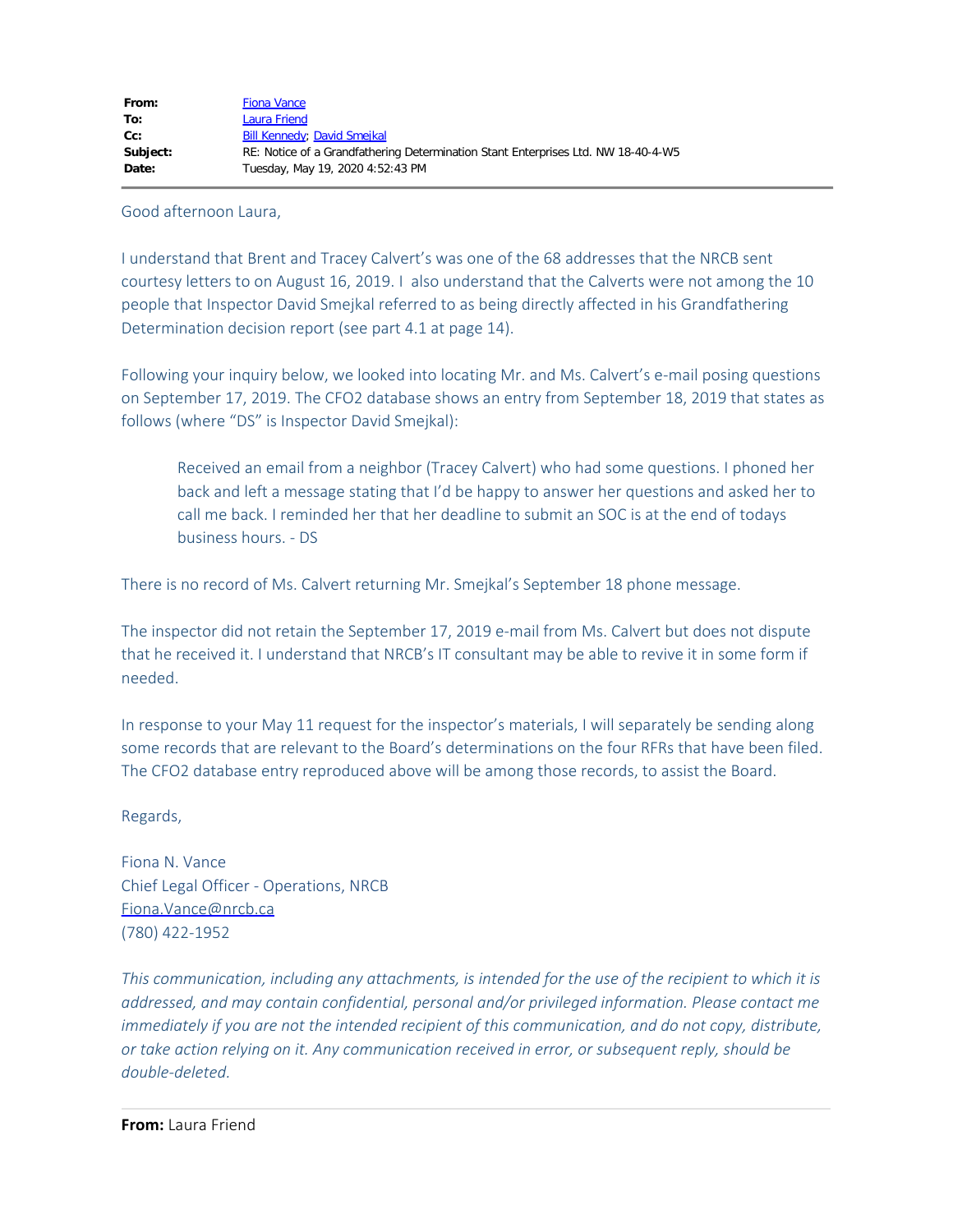**Sent:** Friday, May 15, 2020 11:45 AM **To:** Fiona Vance <Fiona.Vance@nrcb.ca> **Cc:** Bill Kennedy <Bill.Kennedy@nrcb.ca> **Subject:** FW: Notice of a Grandfathering Determination Stant Enterprises Ltd. NW 18-40-4-W5 **Importance:** High

Fiona,

This person was not included on the contact list provided to me by Operations. I assume she was therefore not granted directly affected status by David. However, she said she had made a submission to David and that she lives right across from the operation; I asked her to send her submission to me (below). She also said she hadn't received the grandfathering decision. Please provide any more information on this if you can.

Thanks.

**From:** Laura Friend **Sent:** Friday, May 15, 2020 11:37 AM **To:** 'Tracey Calvert' **Subject:** RE: Notice of a Grandfathering Determination Stant Enterprises Ltd. NW 18-40-4-W5

Hello Tracey,

Further to our telephone conversation, I am sending you the request for review form. You need to request the board to review your directly affected status (fifth choice on first page), and then to consider your issues.

The deadline to submit is today at 4:30 pm.

Laura

**From:** Tracey Calvert [ ] **Sent:** Friday, May 15, 2020 11:31 AM **To:** Laura Friend <[Laura.Friend@nrcb.ca>](mailto:Laura.Friend@nrcb.ca) **Subject:** Re: Notice of a Grandfathering Determination Stant Enterprises Ltd. NW 18-40-4-W5

On Tue, Sep 17, 2019 at 3:55 PM Tracey Calvert  $\langle$  > wrote: To whom it may concern regarding grandfathering Stant Enterprises Ltd NW 18-40-4 W5M

 $\blacksquare$